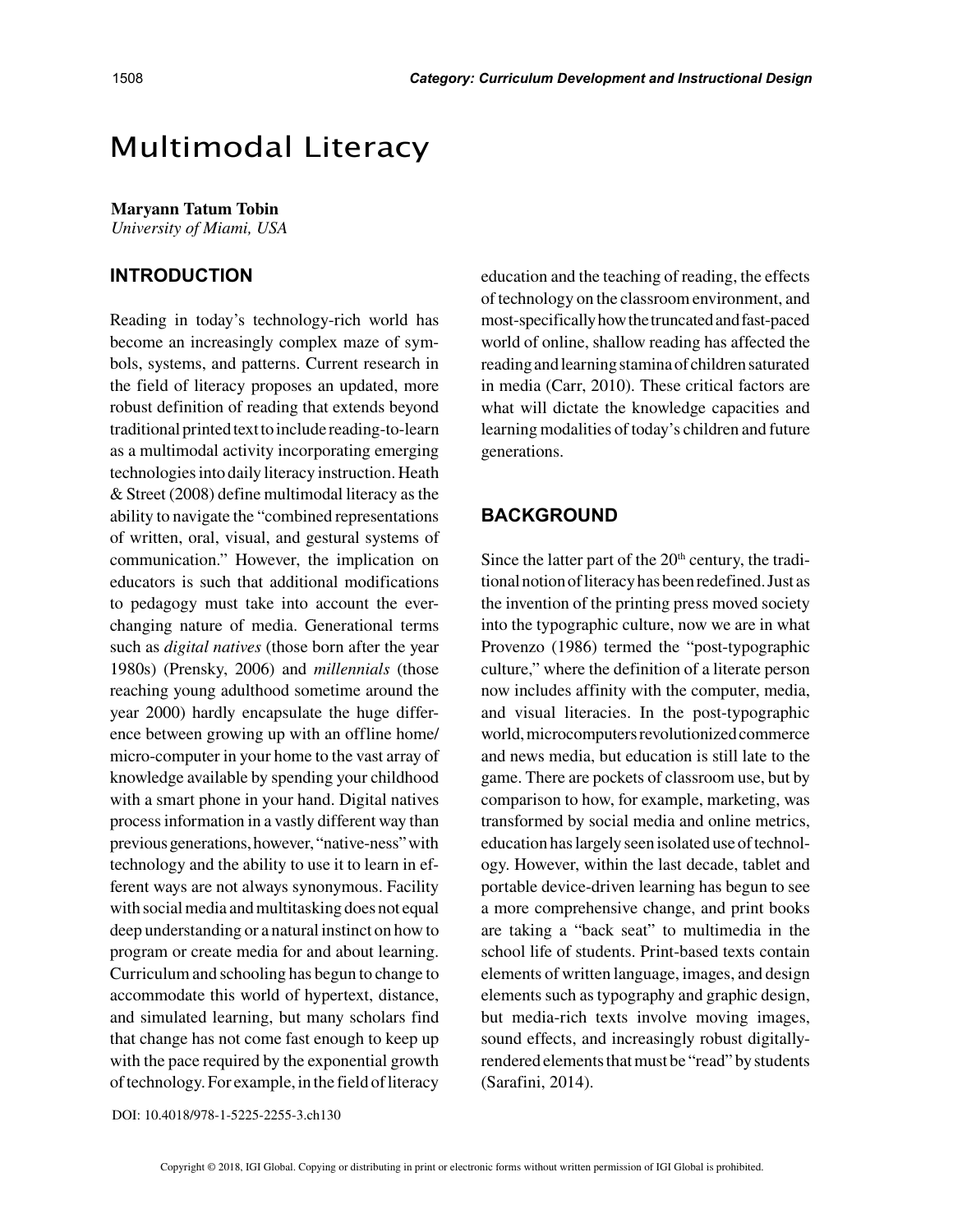Many students are immersed in media-centered environments that are different from classrooms of the past. This new technology comes with several acquired understandings for young readers, as they must learn to maneuver their way through both print text and a series of icons, images, and symbols. Literacy instruction, therefore, the "becoming literate" has moved from an ability to navigate and decode a printed text for the purposes of gaining new knowledge to the ability to access, manipulate, and apply information from a variety of print and non-print courses (Gee, 2007). These new literacies require a pedagogical revolution that incorporates processing a variety of modalities simultaneously in the classroom. Engagement with robust new literacies helps prepare students to not just be receptacles of information, but to think critically, observe and evaluate like scientists and historians (Abilock, 2001). To foster inquiry and project-based learning, schools are developing links between content area teachers and the central texts (both print and digital) through *disciplinary literacy*, that is the confluence of content knowledge, personal experiences, and the ability to read, write, listen and speak academically (Wineburg & Resiman, 2015).

Engaging students in open-ended, authentic, problem-based tasks using technology has become the key to this kind of transformative learning (Wiggins & McTighe, 1998). Technology has been, for many disciplinary literacy scholars, a blessing in that a myriad of open access resources are now available to learners. However, this blessing has also created a curse. Most of the text available online are less dense and more truncated than ever before. Imagine the difference of reading the New York Times cover to cover versus getting the news in pop-up updates from your CNN app. The fast-paced world of online reading is the demand of the day. Although we may long for the times when deep reading was valued, the machine of automation has driven society forward and the field of literacy education is no different. To paraphrase Marshall McLuhan, we cannot drive the information super-highway by looking in the rear-view mirror (1964). However, literacy educators today fight a constant battle to combat the foundational pangs of "shallow-reading," including poor reading stamina, shorter attention spans, and the inability of students to show motivation to read anything that appears time consuming or lacking in value (Carr, 2010).

#### **Digital Natives?**

In the literature, *digital natives* and *millennials* are often used interchangeably, although there has been some considerable debate about whether or not the distinction still holds relevance. Both terms have come to refer to the same social group: those born after 1980 that have become working adults around the turn of the  $21<sup>st</sup>$  century. The modern educational system is currently populated by both *digital natives* and *digital immigrants* (those who have learned to use the technology as adults). In fact, many of today's teachers are also by definition *digital natives,* although many argue that the level of native-ness varies greatly between those born in the 1980s and those born today. Having a computer with dial-up Internet in your home as a child is quite different that having a smart phone in your hand at all times. Classroom teachers must navigate the distance between their own technological knowledge and skill and the technological fluency of their students, and that savvy with technology has been pared down to a fundamental difference between how digital natives and digital immigrants think.

McLuhan commented that "we shape our tools and thereafter, our tools shape us" and part of that shaping includes reshaping how students acquire, retain, and exchange information. Take communication, for instance. To a digital immigrant, long-distance telephone communication was something that was once expensive and limited, almost a novelty used only by those who could afford it. Letter writing and post-cards were the medium of choice when communicating with those distant cousins. But, to a digital native, real-time connections across the world via text messaging